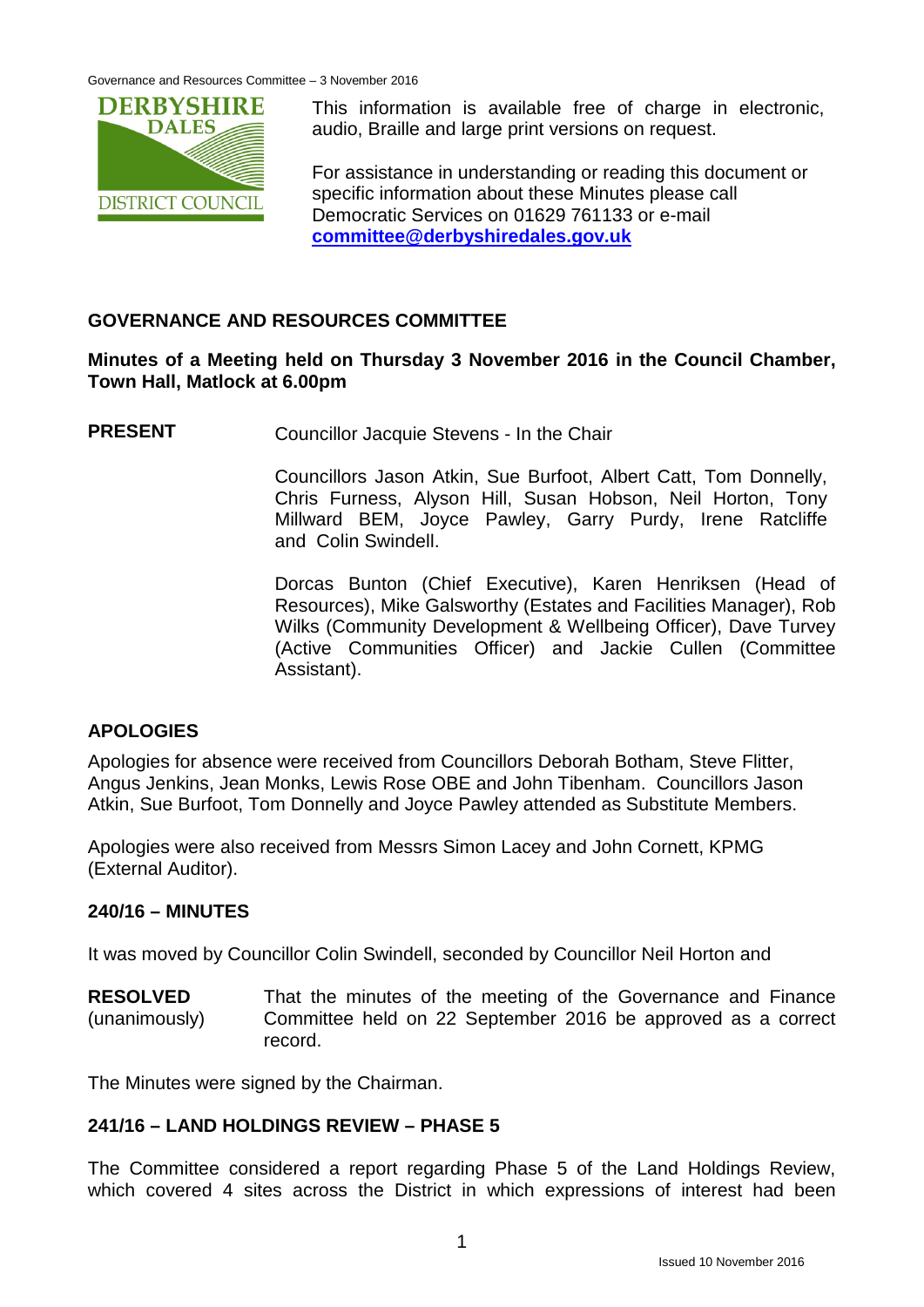received. Following detailed consideration of planning, legal and estate management factors, the results and recommendations were summarised in Appendix 1 to the report, together with plans of each site, as summarised below:

- 1 site was recommended for retention (site 1)
- 2 sites were recommended for disposal (site 2 and site 3)
- 1 site was recommended for disposal subject to POS advertising (site 4)

Where it was recommended that a site be sold, the relevant Local Council and Ward Members had been consulted. No changes were reported in respect of site 2, and it was reported that no further responses had been received in respect of site 3. With regard to site 4, a late representation had been received the day before the meeting and as such, further research and consideration would be necessary. It was therefore recommended that the decision on site 4 be deferred until the December meeting of this committee.

It was noted that in each case of disposal the purchaser would be responsible for making any necessary planning application at their cost to enable their desired use of the site. The decision at this meeting was entirely without prejudice to any future decisions on such applications by this Council as Planning Authority.

It was moved by Councillor Tony Millward BEM seconded by Councillor Tom Donnelly and

| <b>RESOLVED</b> | That the Committee notes the results of Public Open Space      |
|-----------------|----------------------------------------------------------------|
| (unanimously)   | (POS) advertising undertaken on Site 1 and updated legal       |
|                 | advice and that the interested party in respect of site 1 be   |
|                 | informed that it is to be retained in the Council's ownership. |

- 2 That the Committee notes the results of POS advertising undertaken on Sites 2 & 3 and, taking into consideration comments, proceeds with the disposal of these 2 sites as indicated in Appendix 1 of the report.
- 3 That a decision on site 4 be deferred until the December meeting of this committee, pending further research and consideration.

# **242/16 – CHANGES TO CAPITAL PROGRAMME 2016-2017**

The Committee considered a report that outlined the additional capital funding required and recommended inclusion of these amounts in the revised Capital Programme proposals for 2016/17 to 2019/20 to be considered by full Council.

#### **Arc Leisure Centre, Matlock – Boiler Room Ventilation Upgrades**

Following a routine audit inspection of the Arc boiler room in April this year, a number of problems were identified, as set out in the report. The Estates and Facilities Manager had received quotes for various elements of the remedial work as follows:

Ventilation equipment: £18,690.40 plus vat;

Modification to provide independent combustion and cooling air to the CHP unit: £11,012.50 plus vat.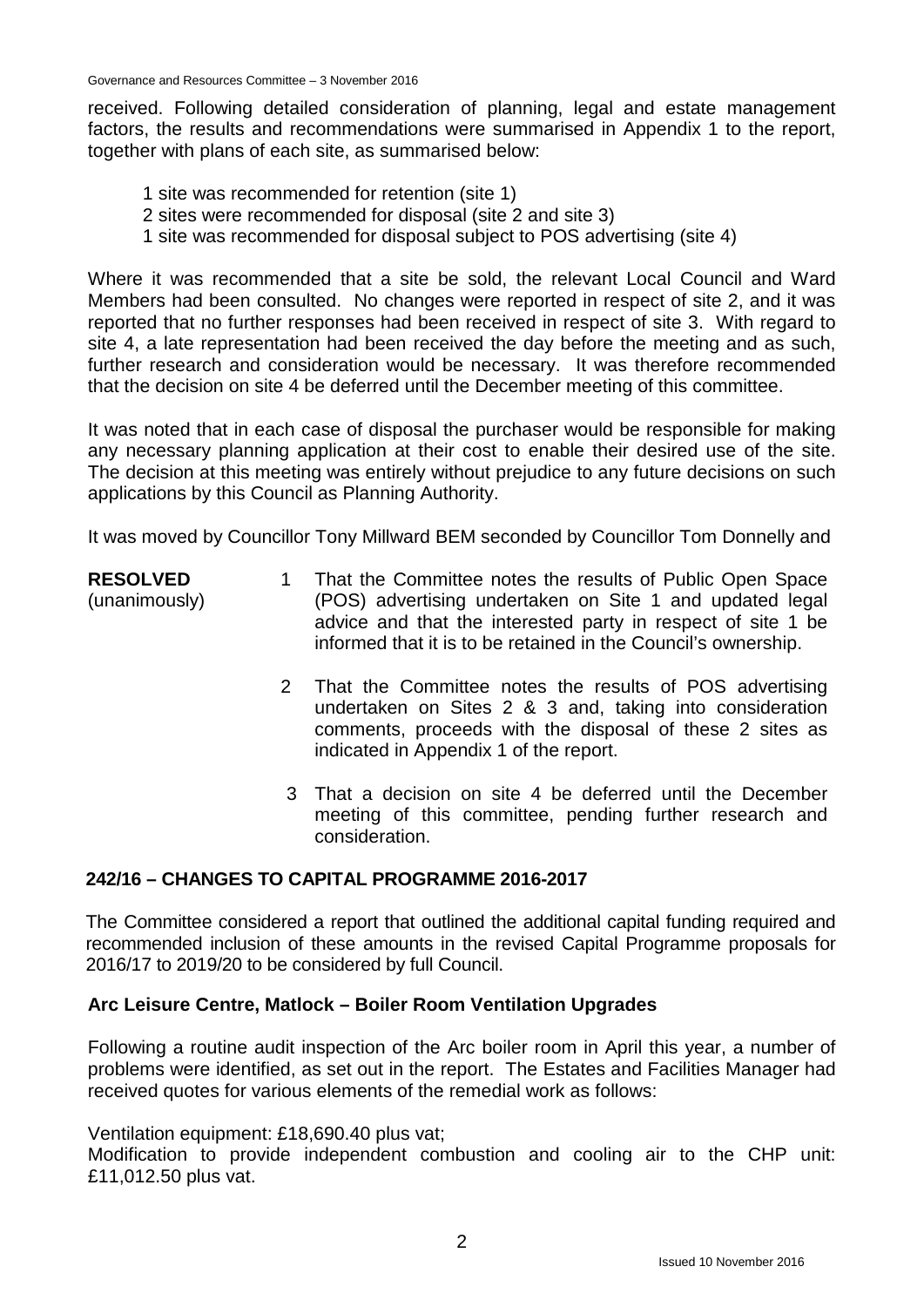It was therefore recommended that an additional £30,000 be made available in the 2016/17 Capital Programme to finance these works. Following allocation of the funding, an appropriate contractor would be instructed to undertake the works.

#### **Sparrow Park Play Area, Matlock – Drainage Works**

This scheme had arisen following complaints received by the owner of a private property in Matlock (Anlic House) regarding water draining from the neighbouring District Council owned Sparrow Park Play Area/Open Space, having a detrimental effect on the appearance and amenity value of its private garden. It was reported that Engineers from Derbyshire County Council (DCC) had investigated the source of the water and were currently specifying a scheme to remedy the problems. This scheme had a budget cost of £20,000 inclusive of professional fees.

It was therefore recommended that £20,000 be made available in the 2016/17 Capital Programme to finance these works.

#### **Relocation of Matlock Town Council Store Building from Hurds Hollow Nursery Site**

Matlock Town Council (MTC) had a storage container on the Dimple Nursery site which was currently under offer to Westleigh for a Waterloo Homes Affordable Housing scheme providing 11 affordable homes. MTC wished to find other accommodation in Matlock, and consequently staff from Estates & Facilities had been working with MTC and a suitable space had been found on the DDDC owned Dimple Garage site to accommodate a new (container based) store (subject to planning consent). The potential costs involved were set out in the report.

In order to secure vacant possession of the Nursery Site so that the affordable housing scheme was not delayed, it was therefore recommended that £15,500 be made available in the 2016/17 Capital Programme to finance these works. On completion of the works, the actual cost of the works and planning fees or £15,500 (whichever was least) would be recharged to MTC. The costs of specifying and project managing the works would be borne by the District Council as its contribution to the scheme.

#### **White Peak Cycle Loop Multi User Trail – Underpass link to A6, Matlock/Darley Dale**

Most of the construction work on the section of the White Peak Cycle Loop between Rowsley and Matlock would be completed by early November. However DCC had encountered unforeseen problems with the Office of the Rail Regulator (ORR) changing their advice during the planning process, resulting in there being no current legal way to allow cyclists to leave the section of the trail between Old Road, Darley Dale and Matlock (Opposite Arc Leisure Centre), resulting in a significant delay in being able to promote and formally open the whole route (to cyclists).

The favoured solution at the moment was to construct a new purpose built underpass alongside the existing level crossing. A feasibility study had been carried out and a drawing which showed how the proposal could work was attached at Appendix 1 to the report. The estimated cost for the design and build of this scheme was in the region of £200,000, as outlined in the report.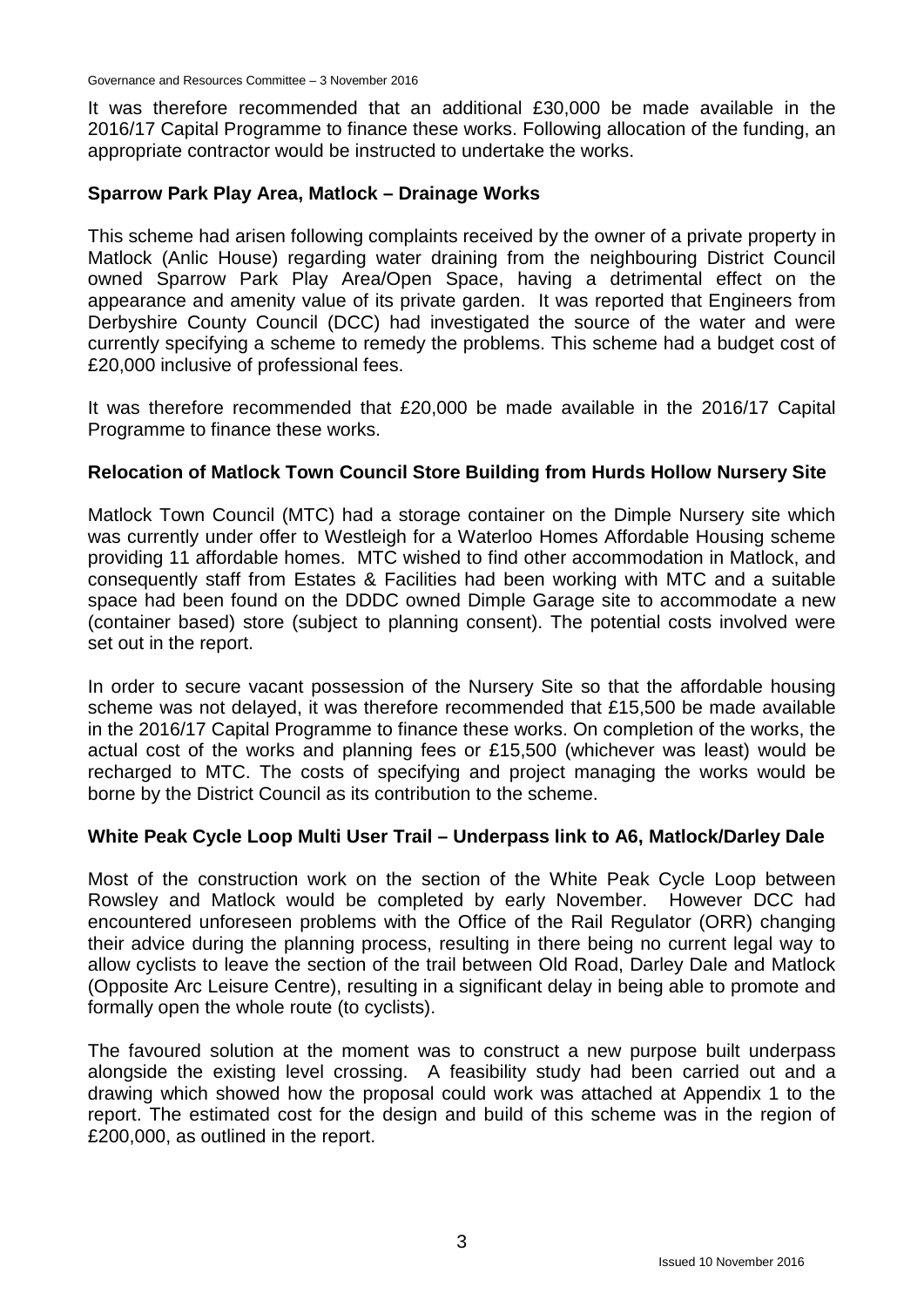It was recommended that £20,000 be made available in the 2016/17 Capital Programme as the District Council's contribution towards the cost of these works, which would be procured and project managed by DCC.

It was moved by Councillor Albert Catt, seconded by Councillor Chris Furness and

**RESOLVED** (unanimously) That the business cases outlined in the report be referred to Council in November 2016, to be considered for funding alongside other capital scheme business cases and, if approved, capital works identified in Paragraphs  $1.2.1 - 1.2.4$  of this report be implemented.

#### **243/16 – PROCUREMENT OF FITNESS EQUIPMENT**

The Committee considered a report that sought approval for the purchase or lease of new fitness equipment and approval for the conversion of the Community Room at Ashbourne Leisure Centre into a Group Exercise Studio.

The current contract for the lease of fitness equipment at Ashbourne Leisure Centre was due to end in February next year. With this in mind, and considering that current contract terms were extremely unfavourable, Officers had conducted a tendering process in order to identify potential savings, as set out in the report. The maximum costs associated with both options are tabled below:

- o Option 1: Replace equipment at Ashbourne Leisure Centre, provide 30 indoor cycles and convert the Community Room into a Group Exercise Studio.
- o Option 2**:** Replace gym equipment at Ashbourne and Arc, relocate equipment from these to facilities to Bakewell and Wirksworth and convert the Community Room into a Group Exercise Studio and provide 30 indoor cycles.

| <b>Bid</b>      | <b>Value (Option 1)</b> | <b>Value (Option 2)</b> |
|-----------------|-------------------------|-------------------------|
| <b>Tender 1</b> | £119,360                | £289,782                |
| Tender 2        | £112,687                | £269,372                |
| Tender 3        | £92.421                 | £245,644                |

Based on the information provided by the Leisure Database Company and the current membership sales and retention rates, the Leisure Management team had estimated a revenue growth of approximately £20,000 per annum.

The Community Room at Ashbourne Leisure Centre was currently used to host occasional meetings and some group activities such as the Healthy Hearts Club; however this space could be better used to generate more income and it was proposed that it be converted into a group Exercise Studio, enabling all classes to transfer from the Sports Hall into this space. Costs to complete the conversion were being estimated and were likely to be in the region of between £15,000 and £25,000, with the proposed works being financed through a combination of the sale of existing old fitness equipment and external funding.

Given the termination date of the contract in February 2017, and supporting information to improve the current health and fitness offer across the leisure centres, it was recommended that Members approve the purchase of equipment as outlined in Option Two.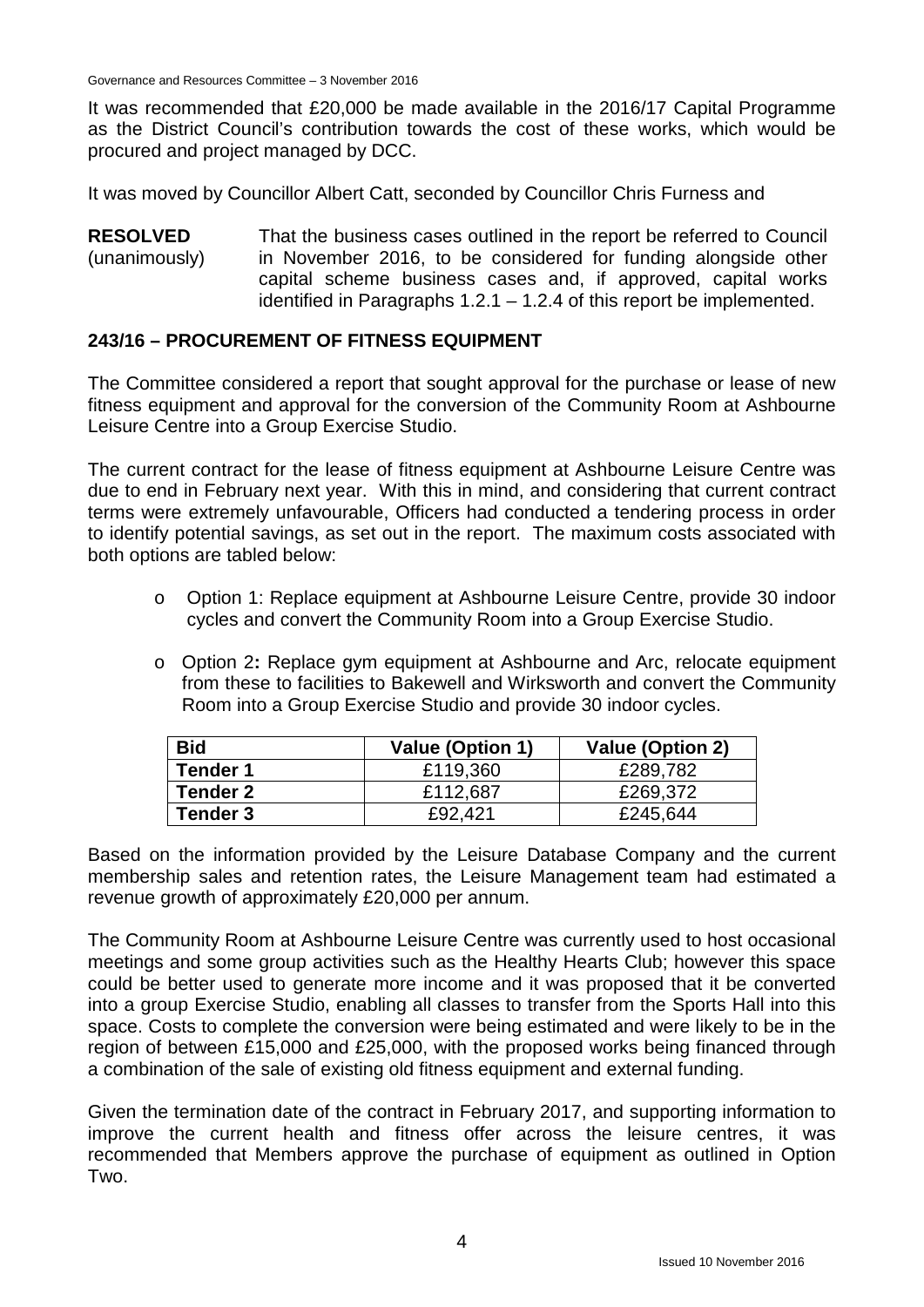It was also recommend that the equipment be purchased outright in order to gain the most economical advantageous offer, which would provide a saving of £346,184 over the next five years, when compared with current costs. Details of the savings for both options were set out in Appendix 1 to the report.

It was moved by Councillor Chris Furness, seconded by Councillor Colin Swindell and

#### **RESOLVED** (unanimously) 1. That the business case outlined in this report be referred to Council in November 2016, to be considered for funding alongside other capital scheme business cases.

- 2. That subject to (1) above,
	- approval is given to procure equipment as specified in Option Two of the report
	- approval is also given to convert the Community Room at Ashbourne Leisure Centre into a group exercise studio

## **244/16 –PRIORITISATION OF CAPITAL PROGRAMME BIDS FOR USE OF THE CAPITAL PROGRAMME RESERVE**

The Committee considered a report that asked Members to prioritise any capital projects approved at this meeting, which might require financing from the Capital Programme Reserve. This would be taken into account at the Council meeting on 24<sup>th</sup> November, when requests for funding would be considered.

The capital projects submitted for approval at this meeting were tabled in the report, as shown below:

| <b>Capital Project</b>                                                     | <b>Amount</b> | <b>CLT</b> score | <b>Committee</b> |
|----------------------------------------------------------------------------|---------------|------------------|------------------|
|                                                                            |               | (see Appendix 1) | priority*        |
| Arc Leisure Matlock - Boiler room<br>ventilation project                   | £30,000       | 85%              |                  |
| Drainage works - Sparrow Park,<br><b>Matlock</b>                           | £20,000       | 42%              |                  |
| Replacement<br><b>Fitness</b><br>of<br><b>Equipment at Leisure Centres</b> | £250,000      | 78%              |                  |
| Capital contribution to White Peak<br>Cycle Loop                           | £20,000       | 59%              |                  |

The suggested score set by the Corporate Leadership Team (CLT), reflected the criteria listed in the report, and were detailed in Appendix 1 to the report.

A motion was proposed by Councillor Albert Catt and seconded by Councillor Garry Purdy as follows:

> That Members prioritise the bids for the capital programme in respect of any new capital projects approved at this meeting that might require financing from the capital programme reserve as follows:

| <b>Capital Project</b> | Amount | <b>CLT score</b> Committee |           |
|------------------------|--------|----------------------------|-----------|
|                        |        | (see                       | priority* |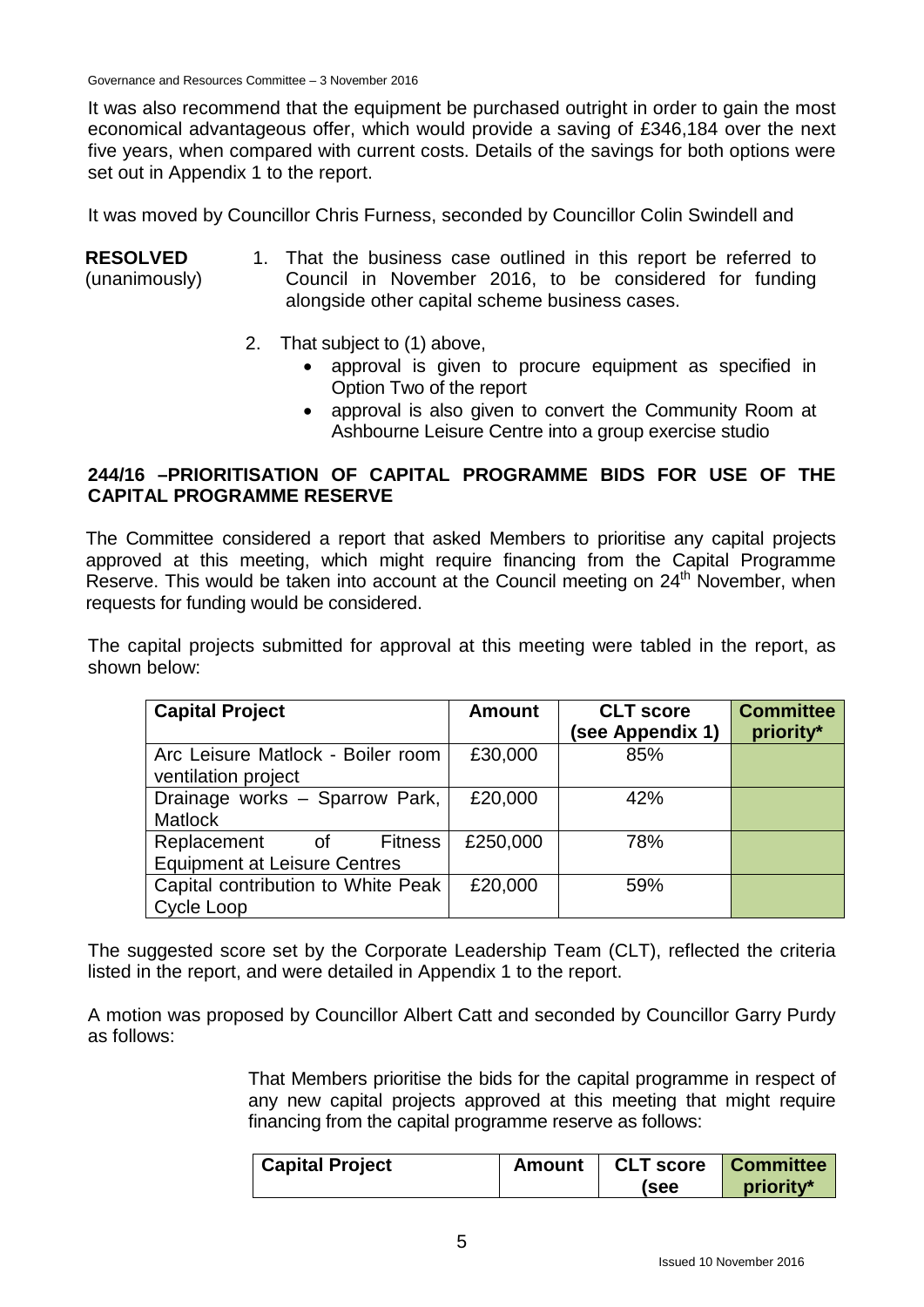|                               |          | Appendix 1) |               |
|-------------------------------|----------|-------------|---------------|
| Arc Leisure Matlock - Boiler  | £30,000  | 85%         |               |
| room ventilation project      |          |             |               |
| Drainage works - Sparrow      | £20,000  | 42%         |               |
| Park, Matlock                 |          |             |               |
| Replacement of Fitness        | £250,000 | 78%         |               |
| Equipment at<br>Leisure       |          |             | $\mathcal{P}$ |
| Centres                       |          |             |               |
| Capital<br>contribution<br>to | £20,000  | 59%         | 3             |
| <b>White Peak Cycle Loop</b>  |          |             |               |

An amendment was then proposed by Councillor Chris Furness and seconded by Councillor Jason Atkin as follows:

> That Members prioritise the bids for the capital programme in respect of any new capital projects approved at this meeting that might require financing from the capital programme reserve as follows:

| <b>Capital Project</b>        | <b>Amount</b> | <b>CLT</b> score | <b>Committee</b> |
|-------------------------------|---------------|------------------|------------------|
|                               |               | (see             | priority*        |
|                               |               | Appendix 1)      |                  |
| Arc Leisure Matlock - Boiler  | £30,000       | 85%              | $\mathcal{P}$    |
| room ventilation project      |               |                  |                  |
| Drainage works - Sparrow      | £20,000       | 42%              | 4                |
| Park, Matlock                 |               |                  |                  |
| Replacement of Fitness        | £250,000      | 78%              |                  |
| Equipment at<br>Leisure       |               |                  |                  |
| Centres                       |               |                  |                  |
| Capital<br>contribution<br>to | £20,000       | 59%              | 3                |
| White Peak Cycle Loop         |               |                  |                  |

It was then moved by Councillor Chris Furness, seconded by Councillor Jason Atkin

That Members prioritise the bids for the capital programme in respect of any new capital projects approved at this meeting that might require financing from the capital programme reserve as follows:

| <b>Capital Project</b>  | <b>Amount</b> | <b>CLT</b> score | <b>Committee</b> |
|-------------------------|---------------|------------------|------------------|
|                         |               | (see             | priority*        |
|                         |               | Appendix 1)      |                  |
| Arc Leisure Matlock -   | £30,000       | 85%              | 2                |
| <b>Boiler</b><br>room   |               |                  |                  |
| ventilation project     |               |                  |                  |
| works<br>Drainage       | £20,000       | 42%              | 4                |
| Sparrow<br>Park,        |               |                  |                  |
| <b>Matlock</b>          |               |                  |                  |
| Replacement<br>οf       | £250,000      | 78%              |                  |
| Fitness Equipment at    |               |                  | 1                |
| <b>Leisure Centres</b>  |               |                  |                  |
| Capital contribution to | £20,000       | 59%              | 3                |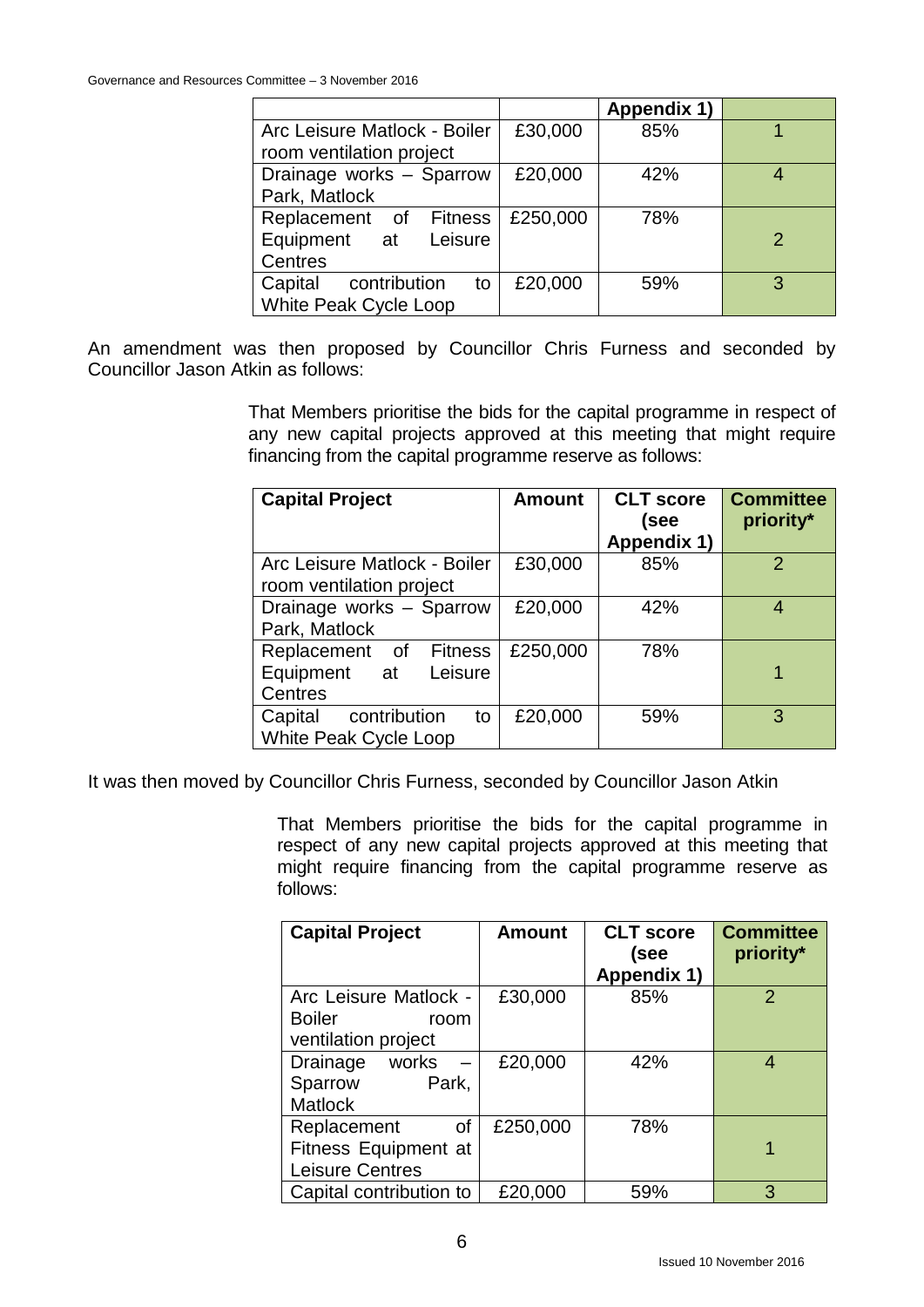| <b>VOTING:</b>     |    | White Peak Cycle<br>Loop |  |  |  |
|--------------------|----|--------------------------|--|--|--|
| For                |    |                          |  |  |  |
| <b>Against</b>     | 11 |                          |  |  |  |
| <b>Abstentions</b> |    |                          |  |  |  |

The Chairman declared the motion defeated.

The substantive motion was then moved by Councillor Albert Catt and seconded by Councillor Garry Purdy and it was:

**RESOLVED** That Members prioritise the bids for the capital programme in respect of any new capital projects approved at this meeting that might require financing from the capital programme reserve as follows:

| <b>Capital Project</b>                                        | <b>Amount</b> | <b>CLT</b> score<br>(see<br>Appendix 1) | <b>Committee</b><br>priority* |
|---------------------------------------------------------------|---------------|-----------------------------------------|-------------------------------|
| Arc Leisure Matlock - Boiler<br>room ventilation project      | £30,000       | 85%                                     |                               |
| Drainage works - Sparrow<br>Park, Matlock                     | £20,000       | 42%                                     |                               |
| Replacement of Fitness<br>Equipment at<br>Leisure<br>Centres  | £250,000      | 78%                                     | $\mathcal{P}$                 |
| Capital<br>contribution<br>to<br><b>White Peak Cycle Loop</b> | £20,000       | 59%                                     | 3                             |

#### **Voting: For**

| 10 |
|----|
| 3  |
|    |
|    |

The Chairman declared the motion carried.

#### **245/16 – REFERRED ITEM**

The Committee was asked to consider a recommendation from the Joint Consultative Committee meeting held on 13 October 2016 that a revised Sickness Absence Management Policy be adopted.

The relevant minute of the Joint Consultative Committee was reproduced in the report to assist Members' understanding of the issues involved, together with the recommendation to be approved, as follows:

*'That the improved Sickness Absence statistics for 2015/16 are noted and that the Governance and Resources Committee be recommended to adopt an update to the Sickness Absence Management Policy.'*

It was moved by Councillor Garry Purdy, seconded by Councillor Albert Catt and